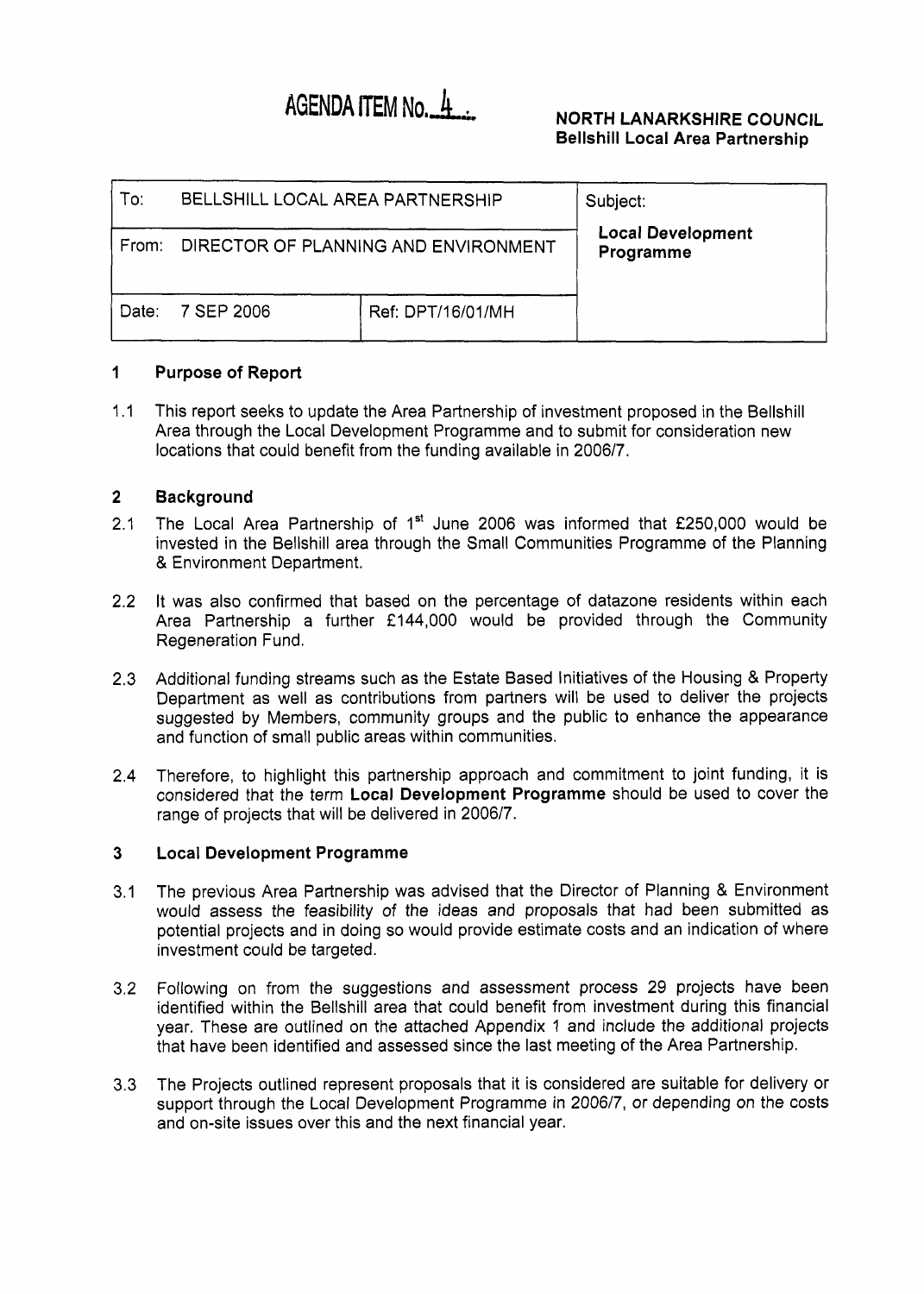3.4 It should also be noted that as a result of on-site issues or budget constraints, some projects that were presented to the Area Partnership in June, have been continued for further assessment. These projects may be delivered through funding streams beyond the Local Development Programme or will be continued for future consideration. An update on the projects is also given in Appendix 1.

### **4 Implementation and Delivery**

- 4.1 At this stage the proposals are in varying stages of delivery but in each instance the details will be subject to ongoing discussion with local community groups, members and organisations prior to implementation to ensure that they are in keeping with local aspirations and objectives
- 4.2 The works and improvements will be delivered through a number of different approaches including the use of NLC Grounds and Property Maintenance and external commissions for design and contracts.
- 4.3 The Local Development Programme funding is also being used to support larger scale projects that are being delivered by Partner agencies. In this way the Programme is helping to expedite the implementation of projects that otherwise may not have been delivered.
- 4.4 While Appendix 1 provides the investment Programme for 2006/07, new ideas and initiatives will continue to be considered. The Local Area Partnership will be informed about potential new projects at the November cycle of partnership meetings.

### **5 Financial Considerations**

- 5.1 The list of Projects in Appendix 1 represents the schemes that it is considered can be supported during 2006/7 through the Local Development Programme. However it should be noted that some of the schemes will be supported by additional funding sources or may be delivered over this and the following financial year.
- 5.2 All commissions and contracts will be carried out in accordance with the Council's Contract Standing Orders and Financial Regulations.

### **6** Recommendation

- 6.1 That the Partnership:
	- (i) notes progress of the Projects previously approved by the Area Partnership
	- (ii) recommends that the new projects highlighted in Appendix I be included in the programme for 2006/7 and
	- (iii) agrees that progress in delivering the Programme be reported to future meetings of the Area Partnership.

*n*  ke U

David M. Porch **DIRECTOR OF PLANNING AND ENVIRONMENT**  Local Government Access to Information Act: for further information about this report, please contact Mary Hogg on 01236616372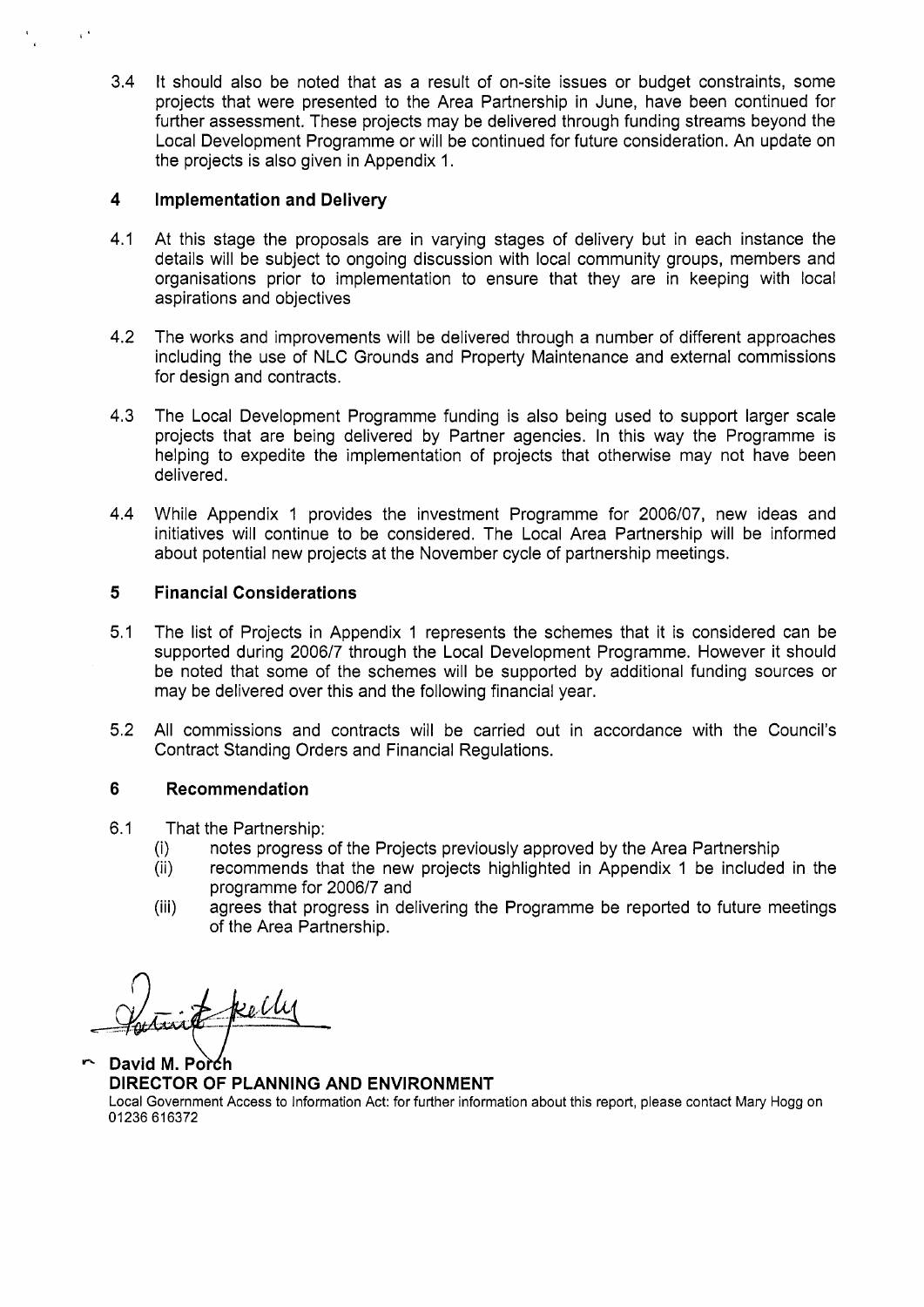## **APPENDIX 1: Bellshill Area Partnership - Local Development Programme 2006/07**

| <b>Site &amp; Address</b>                                                            | <b>Description</b>                                                                                                                                | <b>Status</b>                                                                                                                                                                                                                                                                                                                                | <b>Estimated LDP Estimated</b><br><b>Investment</b><br>0607 | <b>Total Project</b><br>Cost. |
|--------------------------------------------------------------------------------------|---------------------------------------------------------------------------------------------------------------------------------------------------|----------------------------------------------------------------------------------------------------------------------------------------------------------------------------------------------------------------------------------------------------------------------------------------------------------------------------------------------|-------------------------------------------------------------|-------------------------------|
| Tannochside Old Edinburgh<br><b>Road, Sixth Street</b>                               | appearance of the area as well as the and<br>safety and ease of access for those consultants commissioned to<br>using them.                       | Upgrading of footpaths to enhance the Works undertaken in partnership with Roads £20000<br>Transportation<br>Services.<br><b>DBA</b><br>undertake<br>design costing tendering and supervision<br>works. Works to begin late 2006.                                                                                                            |                                                             | £40000                        |
| <b>Tannochside Birkenshaw</b><br>Sportsbarn<br>(New Project)                         | <b>Improvements</b><br>to the<br>Sportsbarn.                                                                                                      | landscaping, Works undertaken in joint partnership with $\mathsf{E}15000$<br>footpaths and pedestrian access to the Community Services. Footpath programme<br>complete. Removal of hardstanding and<br>upgrading of pedestrian access works<br>commence late Autumn.                                                                         |                                                             | £15000                        |
| Fallside Merrick Terrace,<br><b>Bute Terrace, Morar Terrace</b><br>∣Gowanlea Terrace | the area.                                                                                                                                         | Upgrading of all open space within the At present options being reviewed jointly by £15000<br>residential area to improve community Community Regeneration, Housing and<br>safety and the general appearance of Property, Community Services and in<br>consultation with the local Councillor. Works<br>to be phased over 2 financial years. |                                                             | £15000                        |
| <b>Fallside, Douglas Street</b>                                                      | Removal of dense undergrowth and Property Services.<br>established bushes and trees to improve<br>community safety and appearance of the<br>area. | Upgrade of public open space area to Works will be undertaken in partnership with £34000<br>the rear of residential properties. Community Services and Housing and                                                                                                                                                                           |                                                             | £34000                        |
| <b>Fallside, Bent Crescent and</b><br>surrounding area                               | Environmental improvements to general Works undertaken in partnership<br>area.<br>removal from footpaths.                                         | Incorporating silt and weed Community Services and Housing<br>andl<br>Property Services. Autumn completion.                                                                                                                                                                                                                                  | with £6000                                                  | E6000                         |
| Viewpark Glenburn<br><b>Crescent, McCracken Drive</b>                                | Environmental improvements to general Works undertaken in partnership<br>area.<br>removal from footpaths.                                         | Incorporating silt and weed Community Services and Housing<br>and<br>Property Services. Autumn completion.                                                                                                                                                                                                                                   | with £12800                                                 | £12800                        |

 $\sigma_{\rm{g}}$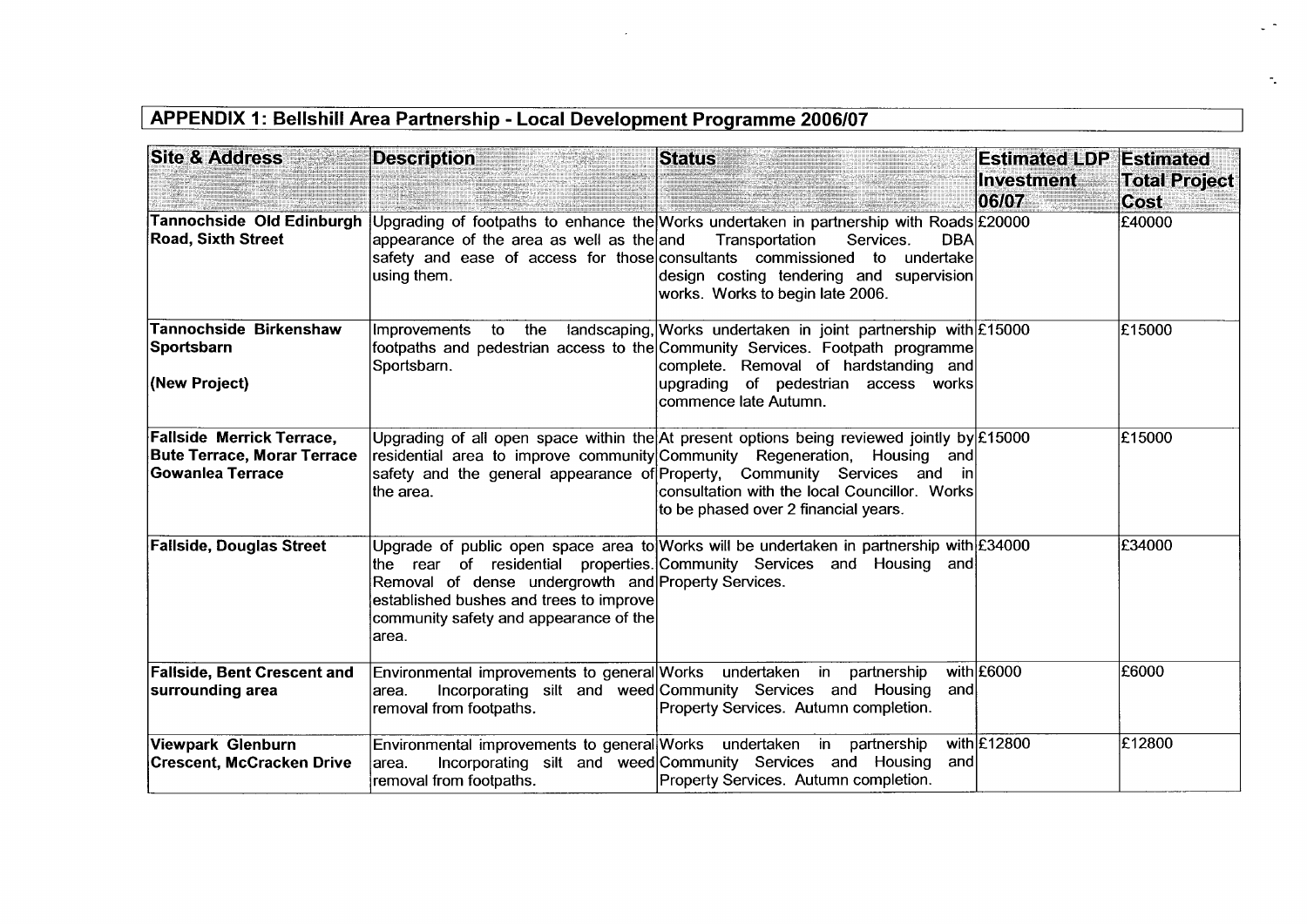| <b>Site &amp; Address</b>                                        | <b>Description</b>                                                                                                                    | <b>Status</b>                                                                                                                                                                                                                                                             | <b>Estimated LDP</b><br><b>Investment</b> | Estimated<br><b>Total Project</b> |
|------------------------------------------------------------------|---------------------------------------------------------------------------------------------------------------------------------------|---------------------------------------------------------------------------------------------------------------------------------------------------------------------------------------------------------------------------------------------------------------------------|-------------------------------------------|-----------------------------------|
|                                                                  |                                                                                                                                       |                                                                                                                                                                                                                                                                           | 06/07                                     | Cost                              |
| Viewpark Gala Day Park,<br><b>Burnhead Street</b>                | Formation and upgrading of footpaths. ID Consultants<br>assist local residents in their shortage of road works.<br>∣car parking.      | commissioned to undertake £50000<br>Parking facilities to be implemented to design costing tendering and supervision of<br>Remaining<br>works to<br>be<br>undertaken in partnership with Community<br>Services and Roads and Transportation.<br>Works commence late 2006. |                                           | £80000                            |
| <b>Myrtle Road</b>                                               | improve access and<br>appearance of the site.                                                                                         | Viewpark Land to rear of 112 Enhancement of former lock up area to Works will be undertaken in partnership with £15000<br>the general Community Services and Housing and<br>Property Services. Works to be undertaken<br>late 2006.                                       |                                           | £15000                            |
| Viewpark, Juniper Road                                           | Replace,<br>repair, scrape and<br>existing fence.                                                                                     | paint Works to be undertaken in partnership with £8300<br>Community Services. Start works late 2006.                                                                                                                                                                      |                                           | £8300                             |
| Bellshill, Bellview Crescent,<br>Noble View, Braehead Drive      | upgraded 2005/06. Reassess nature of improvements<br>enhancement works required for these Preparation of Brief Autumn 2006.<br>areas. | Areas of public open space previously Brief to be prepared for wider environmental £5000<br>community<br>and<br>links.                                                                                                                                                    |                                           | £5000                             |
| Bellshill, Rockburn Crescent. Installation                       | decorative<br>fencing. Work<br>of<br>Environmental<br>2005/06<br>undertaken<br>Fencing undertaken this financial year.                | undertaken<br>partnership<br>in in<br>improvements Community Services.<br>Commenced<br>andl<br>Programme. completed August 2006.                                                                                                                                          | with £9925                                | £9925                             |
| Orbiston, New View Drive,<br>Register Avenue, Halicombe<br>Road. | housing to improve community safety Community Services and Housing<br>and enhance the appearance of the Property Services.<br>area.   | Clearance of an area overlooked by Work to be undertaken in partnership with £12000<br>andl<br>Works to be undertaken late 2006.                                                                                                                                          |                                           | £12000                            |
| <b>Orbiston Babylon</b><br>Road/Avenue Lawmuir Road.             | upgraded 2005/06. Reassess nature of improvements<br>enhancement works required for these Preparation of Brief Autumn 2006.           | Areas of public open space previously Brief to be prepared for wider environmental £5000<br>and<br>community<br>links.                                                                                                                                                    |                                           | £5000                             |
|                                                                  | areas.                                                                                                                                |                                                                                                                                                                                                                                                                           |                                           |                                   |

 $\mathcal{L}^{\text{max}}$ 

 $\frac{d\mathbf{r}}{d\mathbf{r}}$  .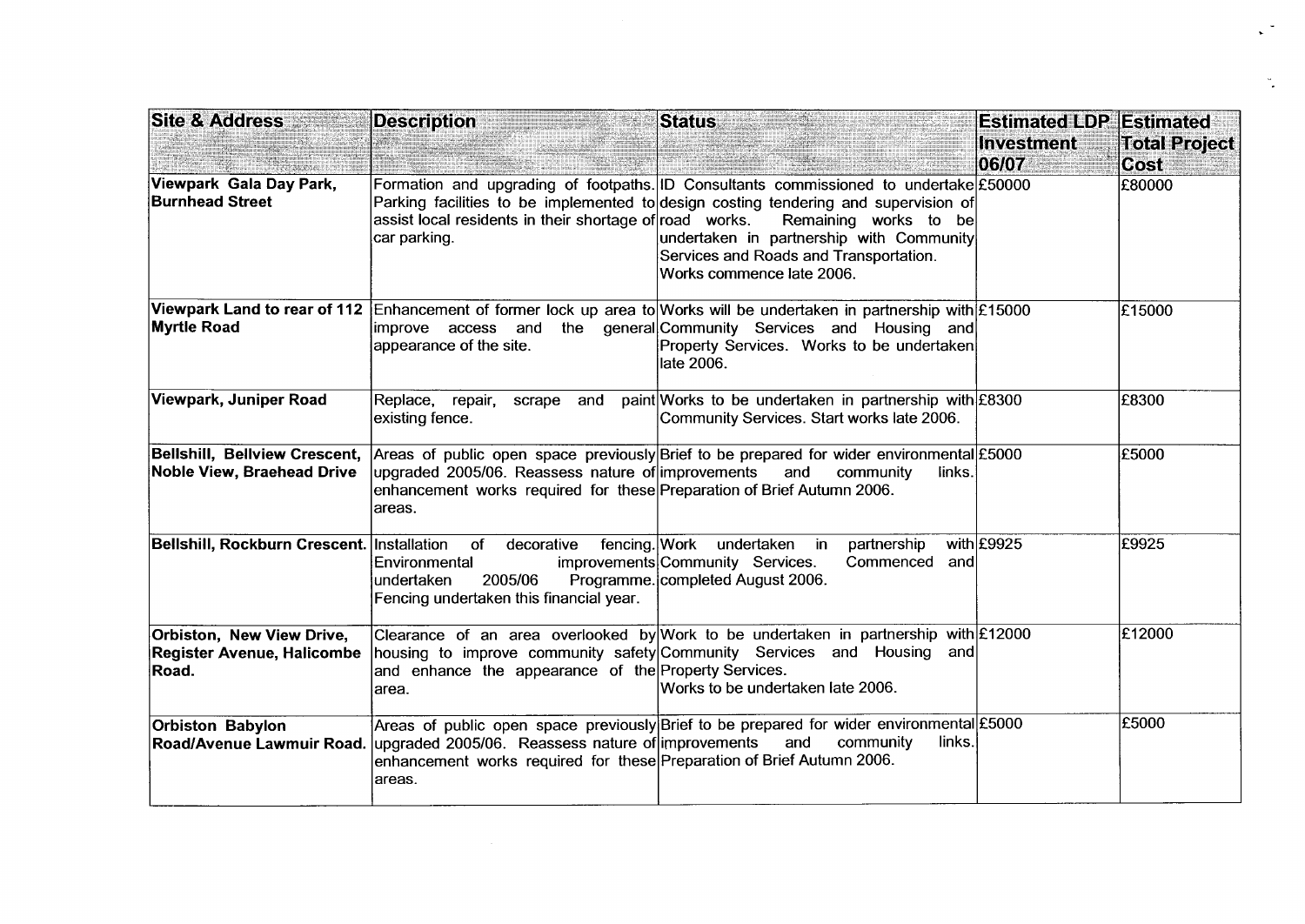| <b>Site &amp; Address</b>                                               | <b>Description</b>                                                                             | <b>Status</b>                                                                                                                                                                                                                                                                                                                       | <b>Estimated LDP Estimated</b> |                                     |
|-------------------------------------------------------------------------|------------------------------------------------------------------------------------------------|-------------------------------------------------------------------------------------------------------------------------------------------------------------------------------------------------------------------------------------------------------------------------------------------------------------------------------------|--------------------------------|-------------------------------------|
|                                                                         |                                                                                                |                                                                                                                                                                                                                                                                                                                                     | Investment<br>06/07            | <b>Total Project</b><br><b>Cost</b> |
| Orbiston, Conniston Drive.<br>(New Project)                             | cleared levelled and grassed.                                                                  | Formation of car park within residential Works to be undertaken in partnership with £11000<br> area. Associated open space area to be Community Services and Housing and <br>Property Services. Additional environmental<br>works required to support cost of new car<br>park. Works to commence late 2006.                         |                                | E11000                              |
| <b>Mossend, Beechwood</b><br><b>Gardens</b>                             | metal railings to enhance the open Community Service.<br>space and improve public safety.      | Removal of hedges and erection of Works to be undertaken in partnership with £13600<br>Works to commence this year.                                                                                                                                                                                                                 |                                | £13600                              |
| Mossend,<br>Rosevale/Glencalder                                         | appearance of the area.                                                                        | Tidying of open spaces adjacent to the Works to be undertaken in partnership with £9000<br>public road to improve the general Community Services and Housing and<br>Property. Works to commence Winter 2006.                                                                                                                        |                                | £9000                               |
| <b>Mossend Holm Gardens,</b><br><b>Mossend Gardens</b><br>(New Project) | appearance.                                                                                    | Footpaths, steps and edging in the area Works to be undertaken in partnership with £23865<br>will benefit from improvements in terms Roads and Transportation Services and<br>of access public safety and general Community Services. Works to start late<br>2006.                                                                  |                                | £23865                              |
| (New Project)                                                           | terms of visual quality and general Works to start late 2006.<br>appearance.                   | Mossend, Thorndean Avenue The open spaces adjacent to the local Works under taken in partnership with £10000<br>neighbourhood shop will benefit from Community Services. Funded through the<br>environmental improvement works in CRF Neighbourhood Centre Programme.                                                               |                                | £10000                              |
| Holytown Shirrel Road                                                   | the reduction of anti social behaviour.                                                        | Environmental improvements to assist in Works undertaken in partnership<br>Community Services Woks undertaken and<br>completed this year.                                                                                                                                                                                           | with £3200                     | £3200                               |
| <b>Holytown Shirrel Burn</b>                                            | further investment to enhance the area improvements<br>the reduction of anti social behaviour. | This large area of open space requires Brief to be prepared for wider environmental £5000<br>and<br>community<br>links.<br>improve community safety and assist in Preparation of Brief Autumn 2006. A phased<br>programme of environmental improvements<br>may then be delivered in future financial<br>years depending on funding. |                                | £5000                               |

 $\mathcal{L}^{(\bullet)}$ 

 $\frac{1}{\sqrt{2}}$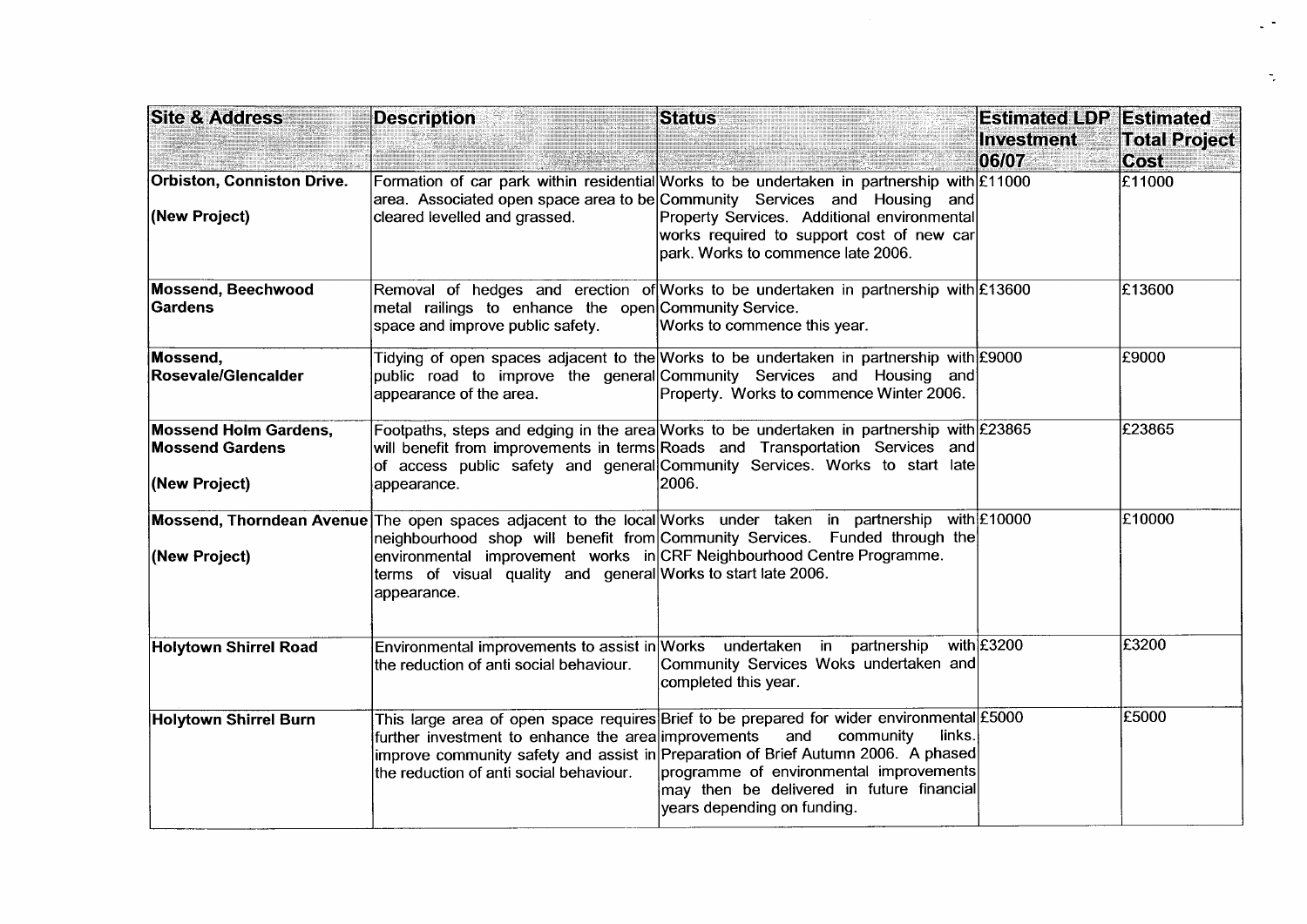| <b>Site &amp; Address</b>                                                         | <b>Description</b>                                                                                                                       | <b>Status</b>                                                                                                                                                                                                                                                                                                                                              | <b>Estimated LDP Estimated</b> |                              |
|-----------------------------------------------------------------------------------|------------------------------------------------------------------------------------------------------------------------------------------|------------------------------------------------------------------------------------------------------------------------------------------------------------------------------------------------------------------------------------------------------------------------------------------------------------------------------------------------------------|--------------------------------|------------------------------|
|                                                                                   |                                                                                                                                          | <b>KARA WAN</b>                                                                                                                                                                                                                                                                                                                                            | Investment<br>06/07            | <b>Total Project</b><br>Cost |
| <b>Holytown Main Street</b><br>(New Project)                                      | <b>Street</b><br>along<br>Main<br>space<br>landscaping and planting.                                                                     | Enhancement of various pockets of open Work to be undertaken in partnership with £10000<br>with Community Services.<br>Works to be undertaken late 2006.                                                                                                                                                                                                   |                                | £10000                       |
| <b>Holytown War Memorial</b><br><b>Gardens and War Memorial.</b><br>(New Project) | located at one of the main entrances to design<br>improve the visual quality of the Gardens regime of the Gardens.<br>land War Memorial. | The Gardens and War Memorial are An external Consultants will be asked to £2000<br>proposals<br>that<br>address<br>thel<br>the village. General environmental appearance of this area and Health and<br>improvements to be undertaken to Safety issues in relation to the maintenance<br>This will determine the requirement for any<br>future investment. |                                | £2000                        |
| <b>Mossend and New</b><br><b>Stevenston - KG5 Park</b>                            | Access improvements to public park.                                                                                                      | Works undertaken<br>in partnership with £6270<br>Community Services. Works anticipated to<br>commence 2006/07                                                                                                                                                                                                                                              |                                | £6270                        |
| Hattonrigg Napier Square                                                          | the reduction of anti social behaviour.                                                                                                  | Open space enhancement to assist in Works to be undertaken is partnership with £5823<br>Community Services and will commence in<br>the Autumn.                                                                                                                                                                                                             |                                | £5,823                       |
| Hattonrigg Hattonrigg Road                                                        | local Senior Citizens building.                                                                                                          | Parking and access improvements to the The work will be undertaken in partnership $\pounds$ 10000<br>with Community Service to commence late<br>2006.                                                                                                                                                                                                      |                                | £10000                       |
| Hattonrigg Kelvin Road                                                            | lassociated kerbs.                                                                                                                       | Upgrading of the public footpath and Work will be undertaken in partnership with £3050<br>Community Services to commence late 2006.                                                                                                                                                                                                                        |                                | £3050                        |
| <b>Newarthill Woodilee Road</b><br>(New Project)                                  | cleared and improved.                                                                                                                    | Overgrown area of open space to be Work will be undertaken in partnership with £6000<br>Community Services. Works to commence<br>late 2006.                                                                                                                                                                                                                |                                | £6000                        |
| <b>Newarthill Burnside Road</b><br>(New Project)                                  | provided.                                                                                                                                | Overgrown areas of open space to be Work will be undertaken in partnership with £11000<br>cleared and additional car parking Community Services. Works to commence<br>late 2006.                                                                                                                                                                           |                                | £11000                       |

 $\ddot{\phantom{1}}$ 

 $\Delta \phi$